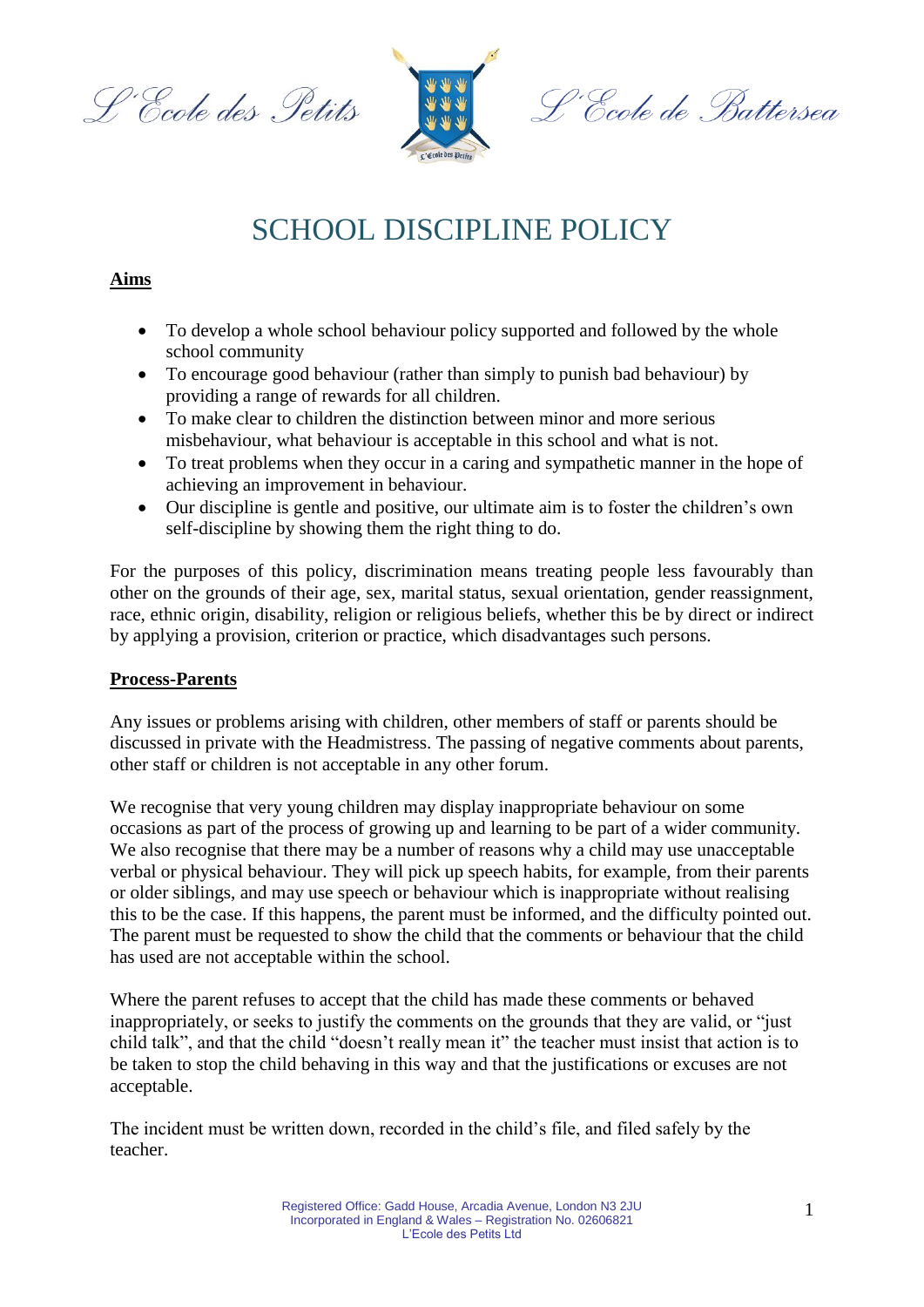L'Ecole des Petits



L'Ecole de Battersea

If the child shows no signs of improvement in behaviour the child's parents must be sent a written warning, explicitly stating what the child is saying or doing that is unacceptable, and warning the parent that the school may require the child to be withdrawn from the school on a temporary or permanent basis if the behaviour does not stop. Unacceptable verbal behaviour within this context includes any form of comments which are racist, offensive, provocative or aggressive.

## **Early Termination / Exclusion**

The school principal reserves the right to request the removal of a child from the school at any time should she judge this appropriate.

## **Staff procedure for dealing with unacceptable behaviour**

Any unacceptable behaviour by a child will be dealt with by the staff in the following way:

- Immediate verbal response to the action.
- A gentle explanation to the child as to why the behaviour was unacceptable, rather than personal blame.
- If unacceptable behaviour persists, the child will be withdrawn from the activity/group for a short period.
- If necessary, a child may be taken to another room to calm down.
- Parents will be informed if we feel that a child's behaviour is particularly worrying.
- Staff and parents will work together to promote wanted behaviour.
- If a child's behaviour shows no sign of improving the parents will be sent a written warning that if the child's behaviour does not improve the school may require the child to be withdrawn on a temporary or permanent basis.
- Everybody, staff and parents, will be consistent in their approach to behaviour management.

We will follow these procedures in a way that is appropriate to the maturity of the child and the misdemeanour.

#### **Lunchtime supervision**

At lunchtime, a minimum of two duty teachers carry out supervision. The supervisors are expected to maintain order. Usually, this consists of reminding the children of the standard of behaviour expected. Repeated minor problems may result in the child being moved within (or from) the dining room. This usually takes the heat out of the situation. The duty teachers should keep note of children who continually misbehave.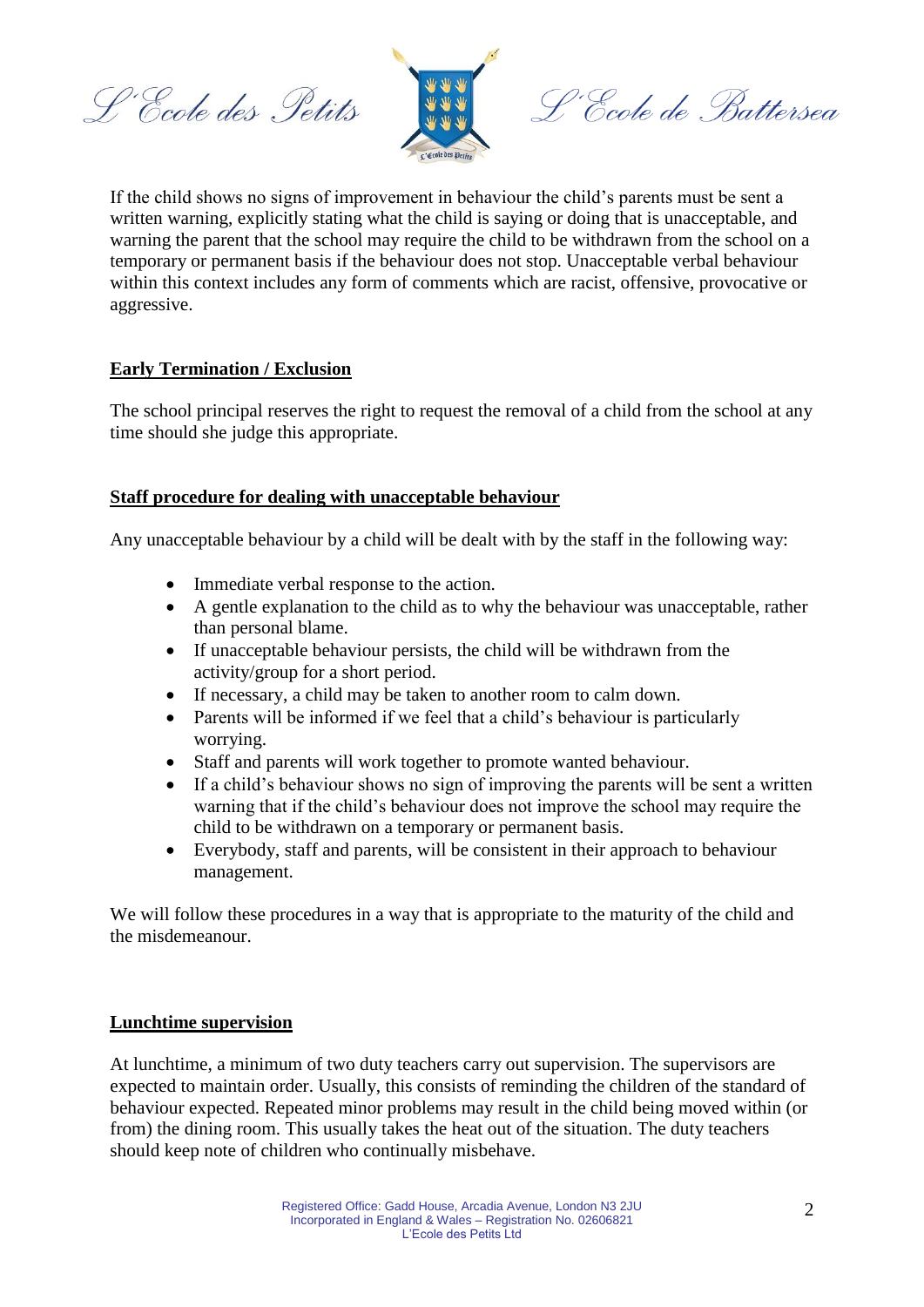L'Ecole des Petits



L'École de Battersea

Persistent or serious misbehaviour at lunchtime is brought to the attention of the Headteacher. This may result in loss of privileges and playtimes. Parents will be informed if there is no improvement in behaviour and the child may be excluded from the premises at lunchtime for a fixed time.

## **Challenging Behaviour**

Challenging behaviour can take the form of:

- Verbal abuse
- Physical abuse
- Assault
- Defiant refusal
- Absconding
- Cyberbullying

## **Mobile Phones**

Where a child is suspected of using a mobile phone in a malicious or bullying manner against another child, a member of staff may confiscate the said mobile phone and is permitted to search its contents for verification of any such behaviour. Any such evidence found should be passed to the Deputy Head or Head Teacher, in full confidence, to be used in the due process of dealing with bullying and unacceptable behaviour.

#### **Intervention**

If a child violently attacks another child or adult and does not respond to requests to calm down, then physical restraint is necessary. The child should be removed from the situation as soon as possible and taken to the Headteacher who will take immediate action to involve parents. An incident form should be filled in and the situation discussed with the Headteacher.

The Headteacher will work with the member of staff and parents to devise an action plan to meet that child's needs. This may include the involvement of other agencies-social services, psychological services etc.

#### **Behaviour modification policy**

At L'Ecole des Petits, most of the children are well behaved. There may be, however, occasions when individual children exhibit behaviour which is unacceptable. As part of the approach within our disciplinary policy of rewards and sanctions, we use behaviour modification strategies to change individual children's behaviour. All staff use these.

Each child is different, so it is important that the cause of the behaviour is investigated and plans made to meet individual needs.

A wide range of rewards are used to reinforce positive behaviour. These can include: